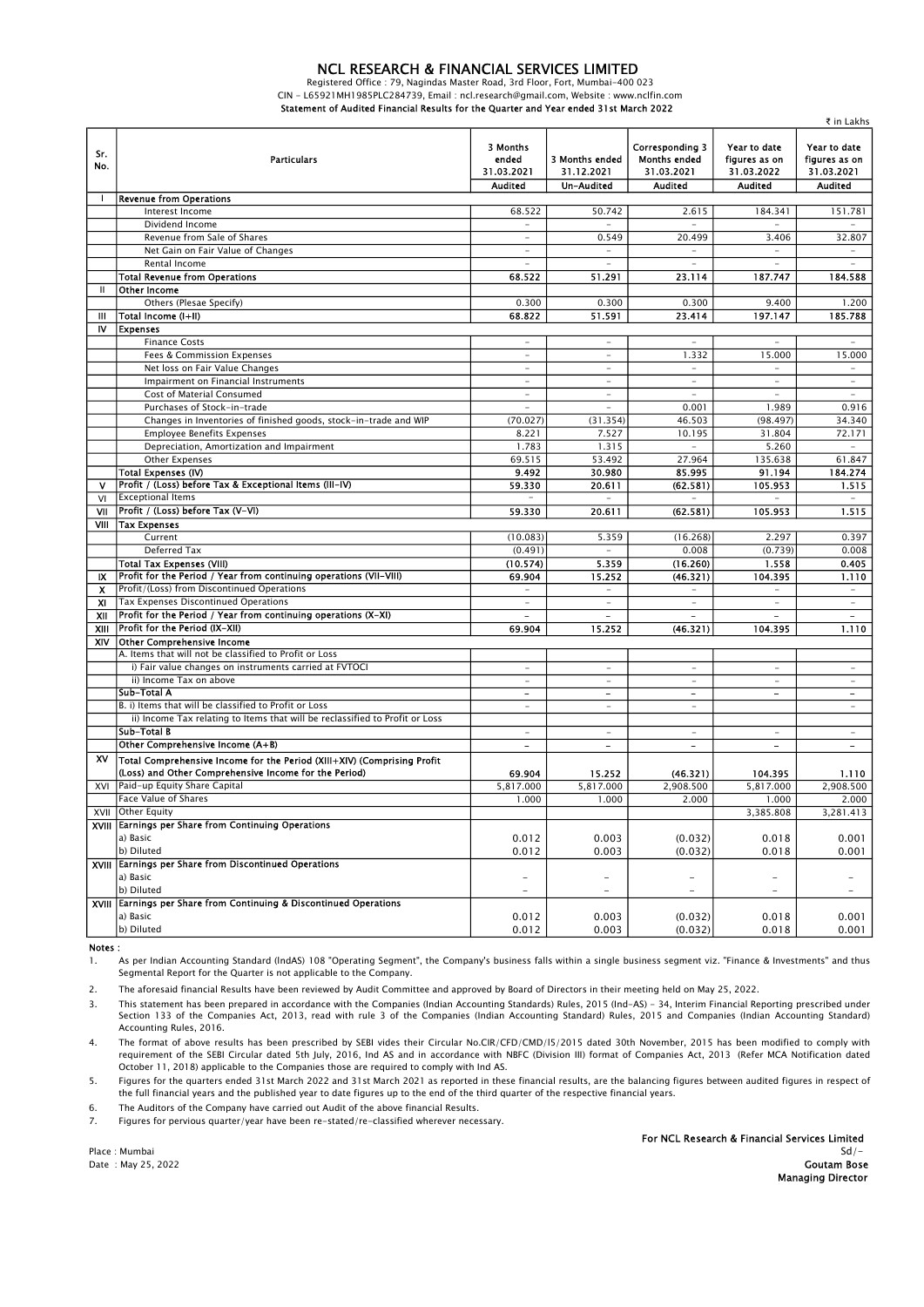## NCL RESEARCH & FINANCIAL SERVICES LIMITED Statement of Assets & Liabilities

|                                                                     |                        | (₹ In Lakhs)    |  |
|---------------------------------------------------------------------|------------------------|-----------------|--|
|                                                                     | For the Year Ended     |                 |  |
| <b>Particulars</b>                                                  | <b>31st March 2022</b> | 31st March 2021 |  |
|                                                                     | <b>Audited</b>         | <b>Audited</b>  |  |
| <b>FINANCIAL ASSETS</b>                                             | 4.982                  | 16.665          |  |
| Cash & Cash Equivalent<br><b>Bank Balances</b>                      | 80.712                 | 42.624          |  |
| <b>Receivables</b>                                                  |                        |                 |  |
| <b>Trade Receivables</b>                                            | 182.395                | 175.852         |  |
| <b>Other Receivables</b>                                            |                        |                 |  |
| Loans                                                               | 2,202.211              | 3,975.454       |  |
| Investments                                                         | 1,538.085              | 1,197.240       |  |
| Other Financial assets                                              | 2,082.440              | 601.895         |  |
| Total Financial Assets                                              | 6,090.825              | 6,009.730       |  |
| <b>NON-FINANCIAL ASSETS</b>                                         |                        |                 |  |
| Inventories                                                         | 203.696                | 105.199         |  |
| Current Tax Assets (Net)                                            | 112.446                | 96.440          |  |
| Deferred Tax Assets (Net)                                           | 0.159                  |                 |  |
| Property, Plant & Equipments                                        | 21.013                 | 2.273           |  |
| Investment in Property<br>Intangible assets under development       |                        |                 |  |
| Goodwill                                                            |                        |                 |  |
| Other Intangible Assets                                             |                        |                 |  |
| Other Non-Financial Assets                                          | 1.520                  | 2.880           |  |
| Total Non Financial Assets                                          | 338.834                | 206.792         |  |
| <b>TOTAL ASSETS </b>                                                | 6,429.659              | 6,216.522       |  |
|                                                                     |                        |                 |  |
| <b>EQUITY &amp; LIABILITIES</b>                                     |                        |                 |  |
| <b>Equity attributable to Owners of Parents</b>                     |                        |                 |  |
| <b>Equity Share Capital</b>                                         | 5,817.000              | 2,908.500       |  |
| Other Equity                                                        | 481.741                | 3,281.413       |  |
| Total Equity                                                        | 6,298.741              | 6,189.913       |  |
| <b>Share Application Money Pending Allotment</b>                    |                        |                 |  |
|                                                                     |                        |                 |  |
| <b>LIABILITIES</b>                                                  |                        |                 |  |
| <b>Financial Liabilities</b>                                        |                        |                 |  |
| Derivative financial instruments<br><b>Pavables</b>                 |                        |                 |  |
| <b>Trade Payables</b>                                               |                        |                 |  |
| <b>Total Outstanding Dues of Micro Enterprises</b>                  |                        |                 |  |
| <b>And Small Enterprises</b>                                        |                        |                 |  |
| Total Outstanding Dues of Creditors Other than                      |                        |                 |  |
| Micro Enterprises And Small Enterprises                             |                        |                 |  |
| Other Payables                                                      |                        |                 |  |
| <b>Total Outstanding Dues of Micro Enterprises</b>                  |                        |                 |  |
| And Small Enterprises                                               |                        |                 |  |
| Total Outstanding Dues of Creditors Other                           | 17.905                 |                 |  |
| Than Micro Enterprises And Small Enterprises                        |                        |                 |  |
| Debt Securities                                                     |                        |                 |  |
| Borrowings (Other than Debt Securities)                             | 100.000                |                 |  |
| Deposits                                                            |                        |                 |  |
| Subordinated Liabilities                                            |                        |                 |  |
| Other financial liabilities                                         | 1.410                  | 2.302           |  |
| Other Non Current Liabilities<br><b>Total Financial Liabilities</b> | 119.315                | 2.302           |  |
|                                                                     |                        |                 |  |
| <b>Non-Financial Liabilities</b>                                    |                        |                 |  |
| Current Tax Liabilities (Net)                                       |                        |                 |  |
| Contingent Provisions against Standard Assets                       | 5.506                  | 9.939           |  |
| Deferred Tax Liabilities (Net)                                      |                        | 0.580           |  |
| Other Non-Financial Liabilities                                     |                        |                 |  |
| <b>Short Term Provisions</b>                                        |                        |                 |  |
| Current Tax Liabilities (Net)                                       |                        |                 |  |
| <b>Other Current Liabilities</b>                                    | 6.097                  | 13.788          |  |
| Total Non Financial Liabilities                                     | 11.603                 | 24.307          |  |
| Total Liabilities                                                   | 130.918                | 26.609          |  |
| Total Equity & Liabilities                                          | 6,429.659              | 6,216.522       |  |

 $-$  0.00